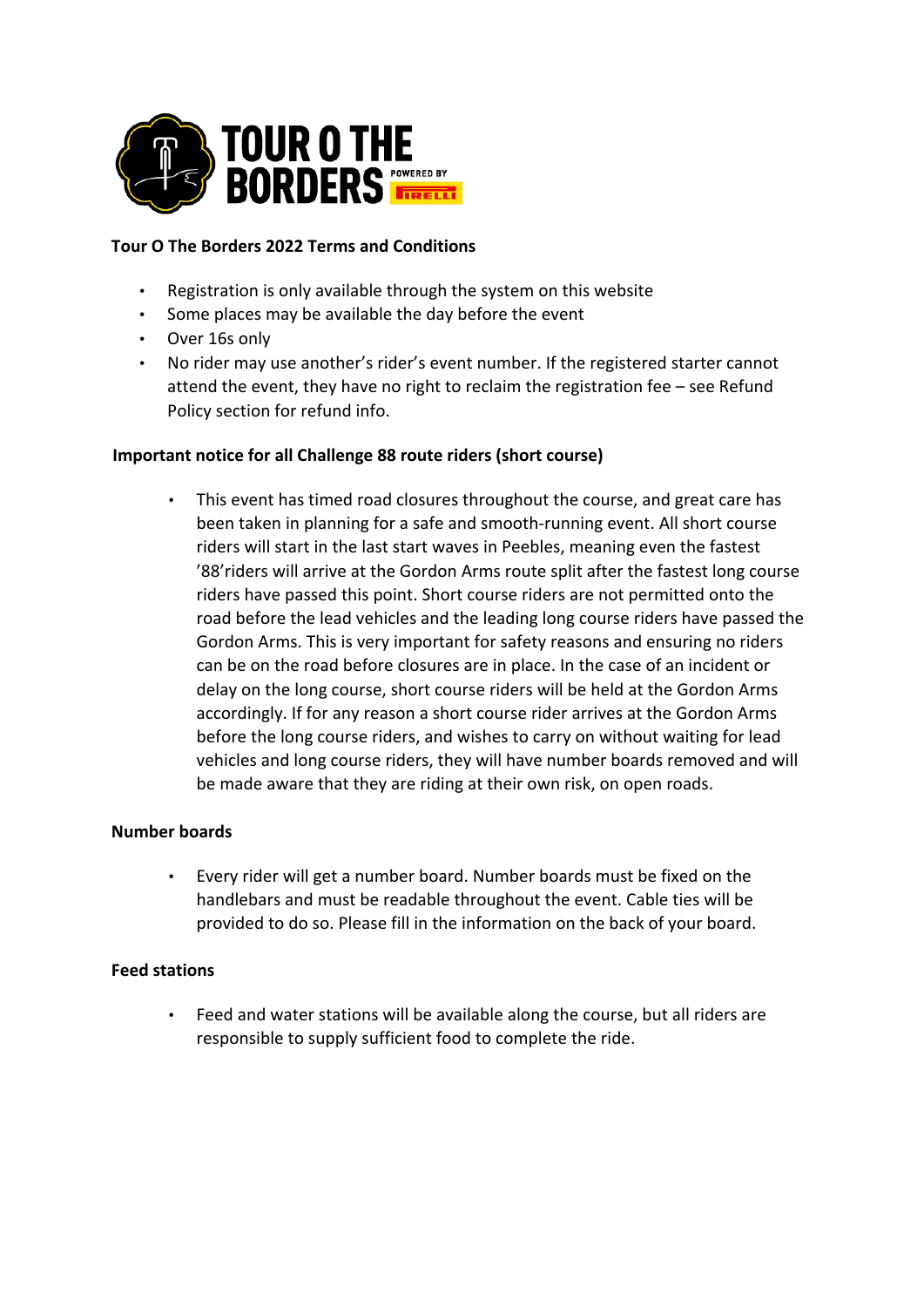### **Bikes, safety, courtesy, common sense**

- This is NOT a race. You must ride in a safe and courteous manner, which will not cause danger to other riders or yourself. You must ride in control at all times and at safe speeds, including on all descents.
- Riders need to complete the course at a minimum average speed of 18kmph. Otherwise the sweeper vehicle will offer you the chance to retire and take both yourself and your bike back to the event village. Alternatively, you are free to continue on the route on OPEN roads entirely at your own risk/discretion, though please be aware course marking may have been removed.
- Signage will be in place along the entire course, but riders are always responsible for their own safety.
- Please CYCLE ON THE LEFT. Be aware of other cyclists around you and enable faster cyclists to pass you.
- Every rider is responsible for their bike and equipment. The condition, quality and construction should be suitable to ensure the safety of riders or other persons.
- Helmets are compulsory and must be done up properly at all times when cycling. They must be in good condition.
- No unconventional handlebars allowed, including triathlon bars, aero bars, clipons, prayer bars, Spinaci bars and cow bars.
- Bar end plugs must be fitted.
- All competitors must sign on and pick up their event number and timing chip on the Saturday, the day before the event, or opt to have their rider pack sent to them when entering online.
- If you retire for any reason please inform an event official.
- All instructions given by event officials must be observed.
- Use of a mobile phone while cycling is not permitted, you must pull to the roadside and stop if you wish to make/receive a phone call.
- Use of a music player or other similar device with headphones is not permitted for safety reasons. The Borders are beautiful, these roads are a haven for cyclists - and other nature. Don't drop any litter!
- Vehicular access is maintained for emergency services, if you hear a siren pull over and get off the course immediately, wait until the vehicle has passed before continuing your ride
- Toilets are available along the route and marked on the course map. Please use them and respect local residents and the area. The organisers will endeavor to give all entrants a time derived from the electronic timing chip system provided. However, they are not responsible in the unlikely event of fault in the electronic timing system.
- In areas where one way access is maintained for vehicular access stay within the coned area and ride with care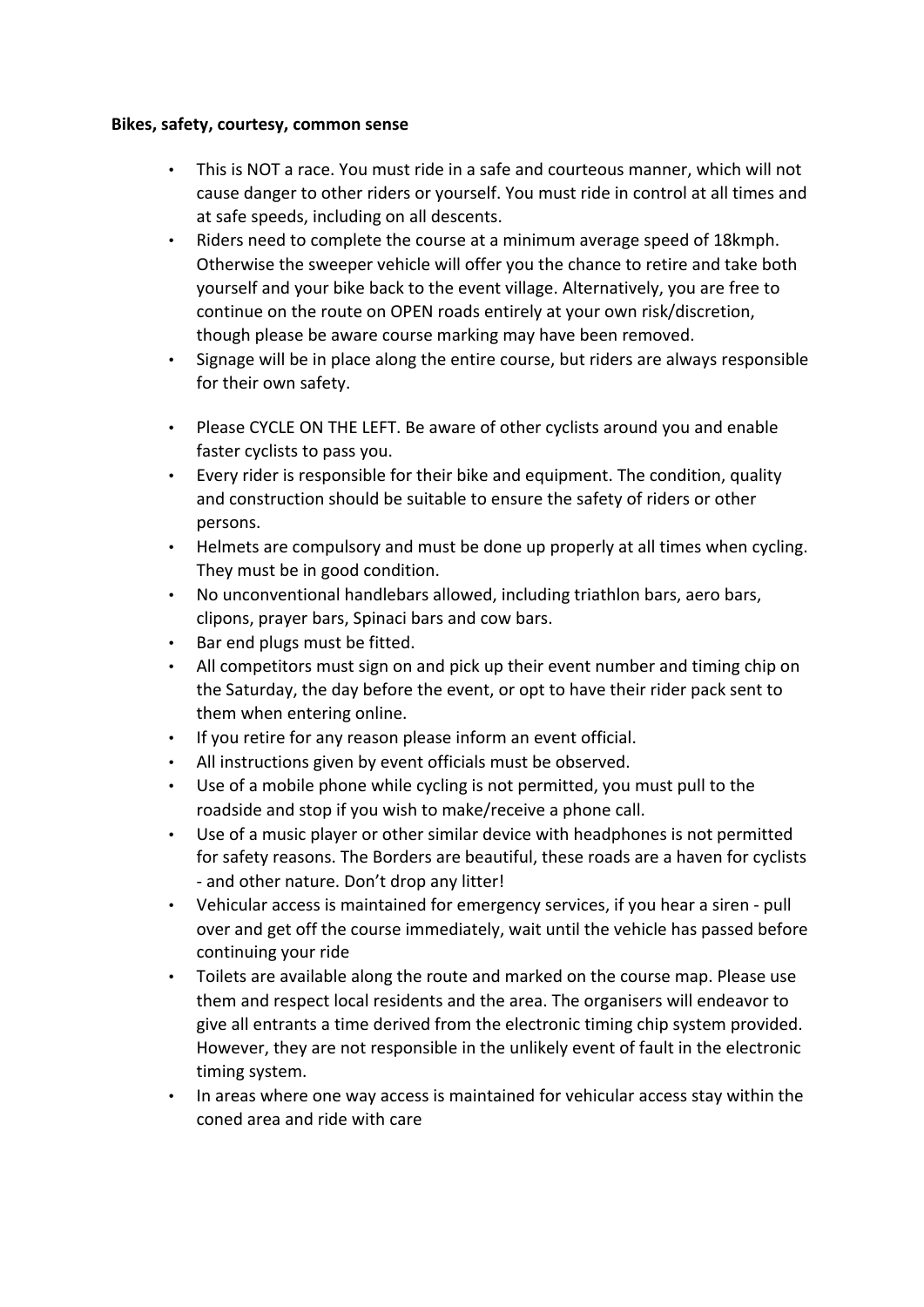- Pot holes and rough road surfaces will be marked where possible but please always stay aware especially on fast descents
- Please watch your speed! Steep descents will be marked with CAUTION signs
- If you have any health concerns seek the advice of a health professional prior to the event
- Any personal medication such as asthma inhalers and insulin. Please list these on your number board
- Bring sunblock and sufficient layers of clothes with you
- Be aware of the potential of animals on the road and note cattle grids which may require care.
- Take care when overtaking other cyclists, and look over your shoulder before pulling out. Please allow other cyclists to overtake you safely.
- Take care when pulling out from feed stations, if you are missing the feed station please slow down to ensure the safety of riders leaving the stops. Food stops will be marked well beforehand.
- As the event will be on a Sunday there will be church services occurring along the route. Please be aware of pedestrians on the route

# **Refund Policy**

If for any reason you are unable to attend the event refunds will be available on request as follows:

- 2 months prior to event date | 75% refund
- 2 months prior to event date | 50% refund
- Less than 1 month prior to event date | No refund

Deferral of entries is not possible.

If you're due to take part in an event but have been diagnosed with COVID-19, have symptoms or have been asked to self isolate, you can submit a medical certificate and request a refund or transfer to another event for free (minus booking fee). Our normal terms and conditions apply for cancellations.

If the event has to be cancelled for reasons related to COVID-19, we'll automatically transfer your entry to the new date or you can apply for a full refund (minus the booking fee).

## **Cancellation policy**

• If the safety of riders and staff becomes an issue we may have to cancel an event, or if we have to cancel the event for reasons outwith our control, this will be announced on our website as soon as possible before the event, and riders will receive a refund minus an admin fee.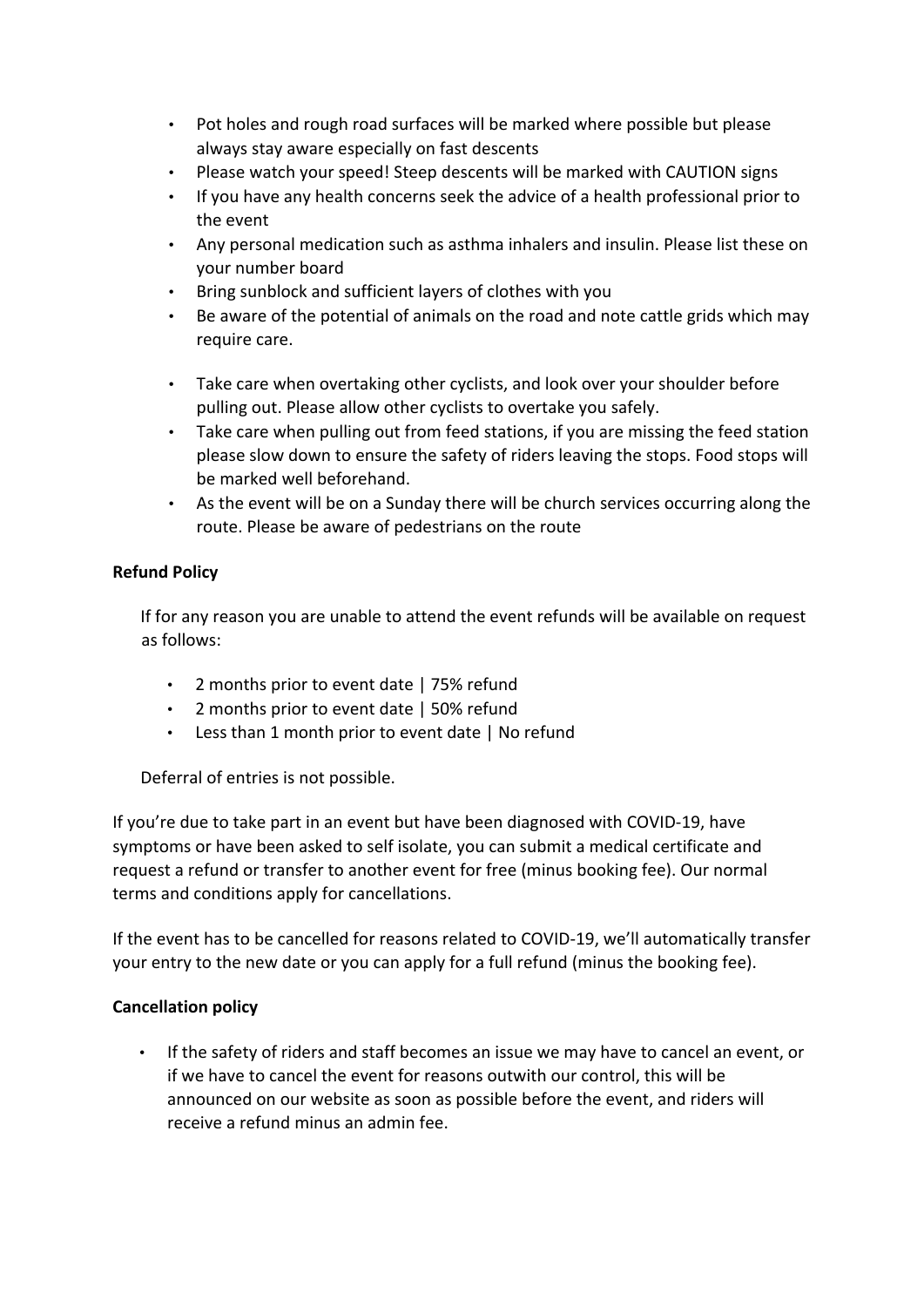- If an event is cancelled due to adverse or dangerous conditions any time after 17.00 on the Thursday before the event we will refund a percentage of the entry fee taking in account any outlaid costs.
- The organisers reserve the right to amend the route and any other aspect of thisevent, if a refund is due in this regard all entrants will be notified via the website and by email.

## **Responsibilities**

- Riders attend the event on their own account and at their own risk. The rider is responsible to ride in a safe and courteous manner, which will not cause danger to other riders or themselves.
- The rider will ride at safe speeds including on all descents, and accepts that this is not a race, but a friendly mass-participation event.
- The rider is responsible for the safety of his bike and clothes. The organisation is not responsible and cannot be held responsible for any injuries and/or damages as results of any action during the event.
- The organisers reserve the right to disqualify any rider in breach of any of these regulations.

If an official car park is offered during the event usage of this will be at your own risk, the organisation is not responsible and cannot be held responsible for any loss, theft and/or damage as a result of this.

• This agreement starts with the entry. The organisation reserves the right to make any necessary changes or even to cancel the whole event according to safety problems at any time, official orders, government laws or other unforeseen events.

### **Protest**

• Protests against the result or disqualifications should be addressed to the Event Organisers.

## **Waiver of liability**

- Every rider understands and admits that their participation in the event is voluntary. They assume full responsibility for any injuries or damages from their participation in the event. They recognise and understand that the activities may be hazardous, that their participation is solely at their own risk and that they assume full responsibility for any resulting injuries and damages that may occur.
- Every rider affirms, that they are in good health. They declare that they are physically fit and capable to participate in the event.
- Every rider has to acknowledge that they have read and understood this entire waiver of liability and agrees to be legally bound by it.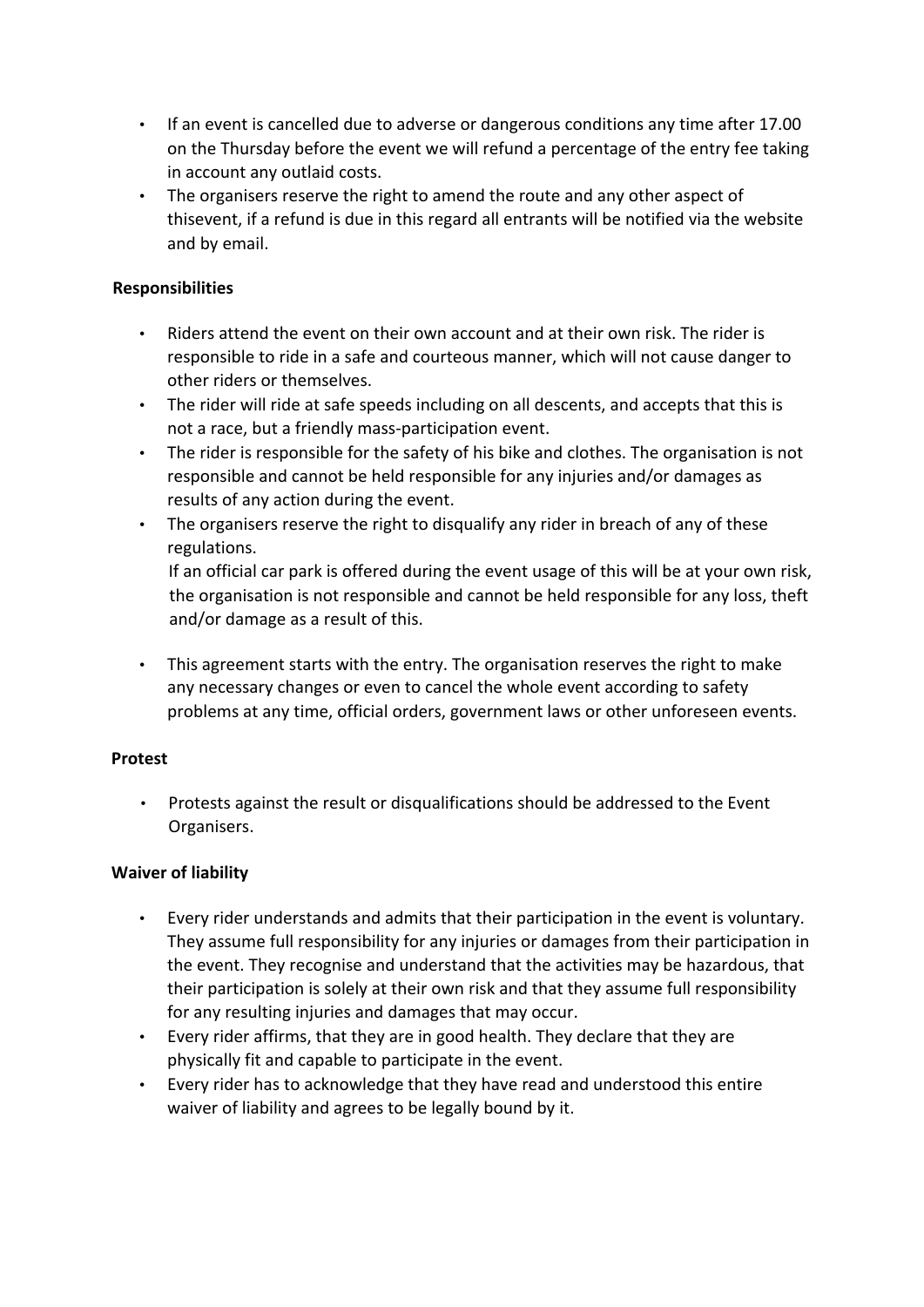## **Photography & Video**

• All riders accept that photography and video for publicity purposes may be recorded at the event. Riders accept that this material may include them and that they give permission for its print or online publication.

## **Withdrawal**

• The event officials hold the right to withdraw starters if they feel there is a danger for the starter or any other person.

## **Data Protection Act 1998**

• By submitting an application to take part in an event, the participants also allow the event organisers to use personal data for campaigns and activities connected to the events. The organisers shall have unlimited rights to publish pictures and videos of the participants; to forward these photos and videos to press representatives and to use them for marketing activities.

## **Registration Terms**

- By using the system to register your details, or enter an event you consent to the conditions described below:
- You must be at least 16 years old to use this entry system. You may only use the system for registering your own details and for those of other friends, family and club mates who have granted their permission.
- When entering an event, we ask for each person's name, date of birth, gender and for any other details required by the event. When entering events on behalf of other people you must obtain their permission to provide this data before entering them.

### **Receiving Emails**

• To register for this event you must provide a valid email address so we can send you confirmation of your registration and of any entries you make. The email address supplied (and any email addresses given when registering other people) may be used by the Event Organiser to send out information about the events you enter. It may also be used by them for up to twelve months after the event ends to send follow-up information about the event / membership and any future events / memberships they may organise.